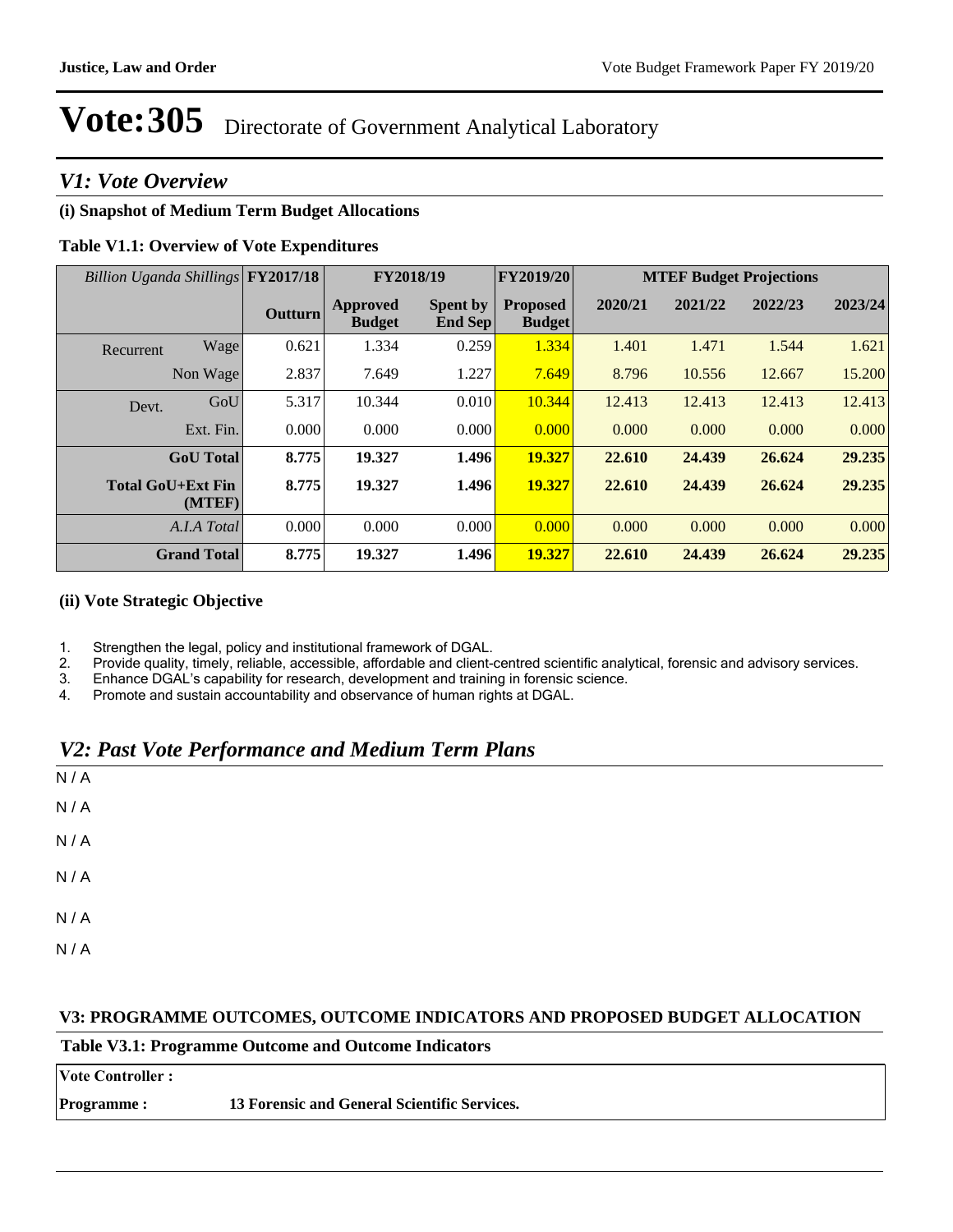| <b>Programme Objective:</b>                                                                                                                                                                                           |                                                                                | Strengthened Forensic Science for Public Safety and Administration of Justice. |  |  |      |  |  |
|-----------------------------------------------------------------------------------------------------------------------------------------------------------------------------------------------------------------------|--------------------------------------------------------------------------------|--------------------------------------------------------------------------------|--|--|------|--|--|
| <b>Responsible Officer:</b>                                                                                                                                                                                           | Director                                                                       |                                                                                |  |  |      |  |  |
| <b>Programme Outcome:</b>                                                                                                                                                                                             | Strengthened Forensic Science for Public Safety and Administration of Justice. |                                                                                |  |  |      |  |  |
| Sector Outcomes contributed to by the Programme Outcome                                                                                                                                                               |                                                                                |                                                                                |  |  |      |  |  |
| 1. Infrastructure and access to JLOS services enhanced                                                                                                                                                                |                                                                                |                                                                                |  |  |      |  |  |
|                                                                                                                                                                                                                       | <b>Performance Targets</b>                                                     |                                                                                |  |  |      |  |  |
| 2021/22<br>2017/18<br>2020/21<br>2018/19<br>2019/20<br>Base year<br><b>Baseline</b><br><b>Programme Performance Indicators (Output)</b><br><b>Target</b><br><b>Actual</b><br><b>Target</b><br><b>Target</b><br>Target |                                                                                |                                                                                |  |  |      |  |  |
| 80%<br>10%<br>50%<br>• Percentage of backlog cases analyzed<br>80%                                                                                                                                                    |                                                                                |                                                                                |  |  | 100% |  |  |

#### **Table V3.2: Past Expenditure Outturns and Medium Term Projections by Programme**

| Billion Uganda shillings                                  | 2017/18 |                                                    | 2018/19 | 2019-20       |         |         | <b>MTEF Budget Projections</b> |         |
|-----------------------------------------------------------|---------|----------------------------------------------------|---------|---------------|---------|---------|--------------------------------|---------|
|                                                           | Outturn | <b>Approved Spent By Proposed</b><br><b>Budget</b> | End O1  | <b>Budget</b> | 2020-21 | 2021-22 | 2022-23                        | 2023-24 |
| Vote :305 Directorate of Government Analytical Laboratory |         |                                                    |         |               |         |         |                                |         |
| 13 Forensic and General Scientific Services.              | 8.243   | 19.327                                             | 1.473   | 19.327        | 22.610  | 24.439  | 26.624                         | 29.235  |
| Total for the Vote                                        | 8.243   | 19.327                                             | 1.473   | 19.327        | 22.610  | 24.439  | 26.624                         | 29.235  |

#### **V4: SUBPROGRAMME PAST EXPENDITURE OUTTURNS AND PROPOSED BUDGET ALLOCATIONS**

#### **Table V4.1: Past Expenditure Outturns and Medium Term Projections by SubProgramme**

| Billion Uganda shillings                                                   | 2017/18        | FY 2018/19            |                       | 2019-20                          |         | <b>Medium Term Projections</b> |         |             |
|----------------------------------------------------------------------------|----------------|-----------------------|-----------------------|----------------------------------|---------|--------------------------------|---------|-------------|
|                                                                            | Outturn Budget | <b>Approved Spent</b> | By <br><b>End Sep</b> | <b>Proposed</b><br><b>Budget</b> | 2020-21 | 2021-22                        | 2022-23 | $2023 - 24$ |
| Programme: 13 Forensic and General Scientific Services.                    |                |                       |                       |                                  |         |                                |         |             |
| 0066 Support to Internal Affairs (Government)<br>Chemist)                  | 5.317          | 10.344                | 0.010                 | 10.344                           | 12.413  | 12.413                         | 12.413  | 12.413      |
| 02 Regional Forensic Laboratories                                          | 0.113          | 0.231                 | 0.070                 | 0.231                            | 0.267   | 0.319                          | 0.384   | 0.459       |
| 04 Office of the Director (Administration and<br><b>Support Services</b> ) | 1.325          | 3.653                 | 0.600                 | 3.519                            | 3.914   | 4.486                          | 5.163   | 5.964       |
| 05 Criminalistics and Laboratory Services                                  | 1.140          | 4.540                 | 0.709                 | 4.340                            | 4.991   | 5.989                          | 7.187   | 8.625       |
| 06 Quality and Chemical Verification Services                              | 0.580          | 0.558                 | 0.084                 | 0.892                            | 1.026   | 1.232                          | 1.477   | 1.774       |
| <b>Total For the Programme: 13</b>                                         | 8.476          | 19.327                | 1.473                 | 19.327                           | 22.610  | 24.439                         | 26.624  | 29.235      |
| Total for the Vote :305                                                    | 8.476          | 19.327                | 1.473                 | 19.327                           | 22.610  | 24.439                         | 26.624  | 29.235      |

#### **Table V4.2: Key Changes in Vote Resource Allocation**

| Major changes in resource allocation over and above the<br>previous financial year | Justification for proposed Changes in Expenditure and<br><b>Outputs</b> |  |  |  |
|------------------------------------------------------------------------------------|-------------------------------------------------------------------------|--|--|--|
| <i>Vote :305 Directorate of Government Analytical Laboratory</i>                   |                                                                         |  |  |  |
| Programme: 13 Directorate of Government Analytical Laboratory                      |                                                                         |  |  |  |
| <b>Output: 02 Scientific, Analytical and Advisory Services</b>                     |                                                                         |  |  |  |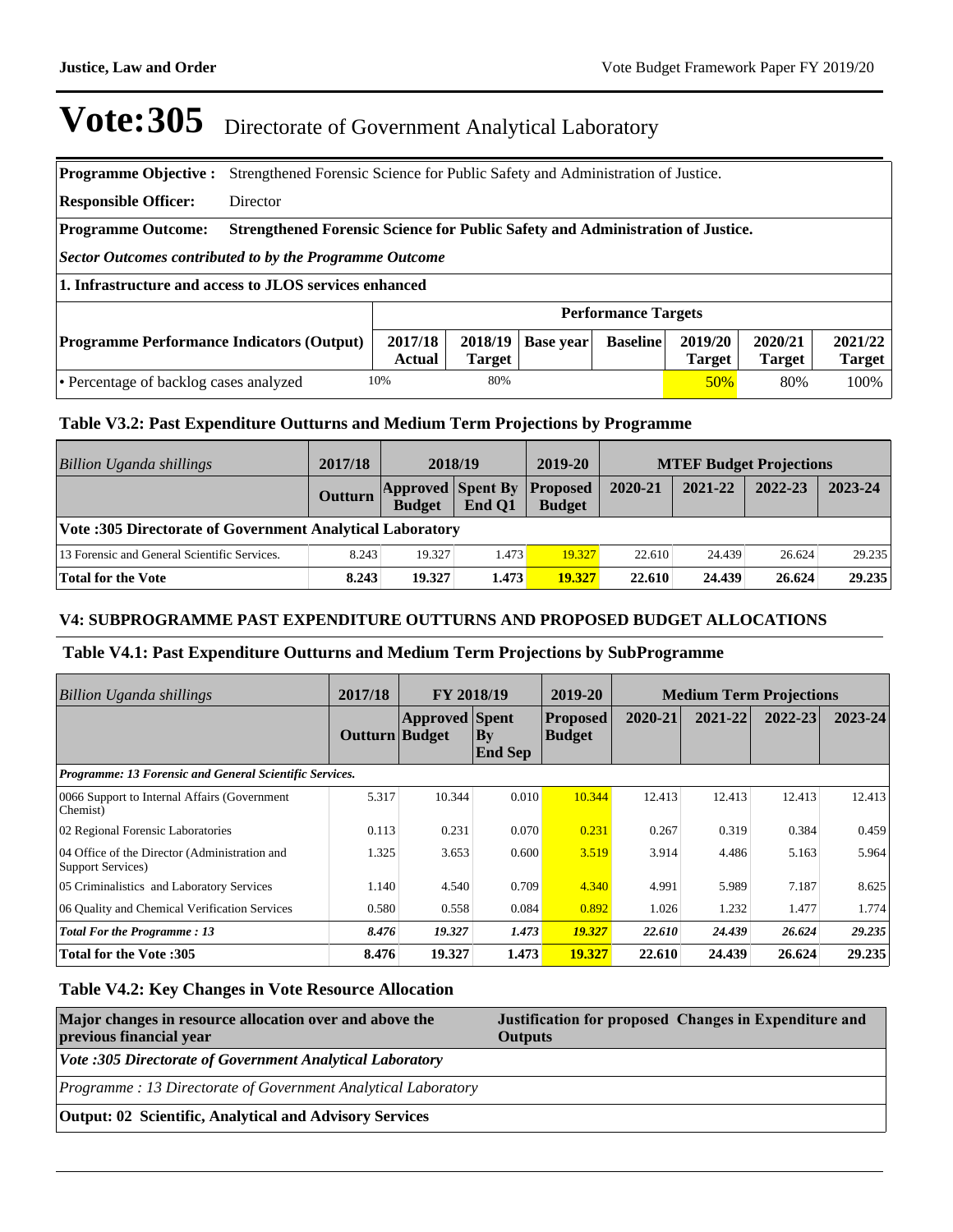| Change in Allocation (UShs Bn):                                      | 0.334   | The classified expenditure budget for the department was<br>increased to facilitate the efficient reduction of case backlog<br>through tackling the new cases before they become backlog                                                                         |
|----------------------------------------------------------------------|---------|------------------------------------------------------------------------------------------------------------------------------------------------------------------------------------------------------------------------------------------------------------------|
| <b>Output: 11 Strengthening Gulu Regional Forensic Laboratory</b>    |         |                                                                                                                                                                                                                                                                  |
| Change in Allocation (UShs Bn):<br>(0.037)                           |         | There were construction works going on at Gulu regional<br>laboratory in the FY 2017/2018 which was successfully<br>completed. Therefor there a reduction in the budget for the<br>utilities needed for the laboratory.                                          |
| <b>Output: 12 Strengthening Moroto Regional Forensic Laboratory</b>  |         |                                                                                                                                                                                                                                                                  |
| Change in Allocation (UShs Bn):                                      | (0.012) | There was need to prioritize and facilitate Mbale and<br>Mbarara regional laboratory in the FY 2019/2020 and the<br>funds were transferred to Mbale and Mbarara regional<br>laboratories.                                                                        |
| Output: 75 Purchase of Motor Vehicles and Other Transport Equipment  |         |                                                                                                                                                                                                                                                                  |
| Change in Allocation (UShs Bn):                                      | (1.355) | The vehicles needed at the laboratory for the FY 2019/2020<br>are not as specialized as the vehicles that are to be acquired<br>in the FY 2018/2019.                                                                                                             |
| Output: 76 Purchase of Office and ICT Equipment, including Software  |         |                                                                                                                                                                                                                                                                  |
| Change in Allocation (UShs Bn):                                      | 0.200   | Following the acquisition of the modern scientific<br>equipment; Genetic Analyzer and GCMS, which are<br>equipment that have a high throughput, there is need to<br>equip each scientist with a personal computer. Establishment<br>of CCTV at the regional labs |
| Output: 77 Purchase of Specialised Machinery & Equipment             |         |                                                                                                                                                                                                                                                                  |
| Change in Allocation (UShs Bn):                                      | 0.755   | There is need to acquire modern and specialized forensic<br>equipment for the regional laboratories and assorted<br>equipment for the main laboratory.                                                                                                           |
| Output: 78 Purchase of Office and Residential Furniture and Fittings |         |                                                                                                                                                                                                                                                                  |
| Change in Allocation (UShs Bn):                                      | 0.400   | There is need to fully furnish the regional forensic<br>laboratories and the priority will be fully furnishing the<br>Mbale and Mbarara regional forensic laboratory                                                                                             |

#### **Table V4.3: Major Capital Investment (Capital Purchases outputs over 0.5Billion)**

| <b>FY 2018/19</b>                                        | <b>FY 2019/20</b> |                                                                          |  |  |
|----------------------------------------------------------|-------------------|--------------------------------------------------------------------------|--|--|
| <b>Appr. Budget and Planned Outputs</b><br>by end Sep    |                   | <b>Expenditures and Achievements Proposed Budget and Planned Outputs</b> |  |  |
| Vote 305 Directorate of Government Analytical Laboratory |                   |                                                                          |  |  |
| Programme : 13 Forensic and General Scientific Services. |                   |                                                                          |  |  |

Project : 0066 Support to Internal Affairs (Government Chemist)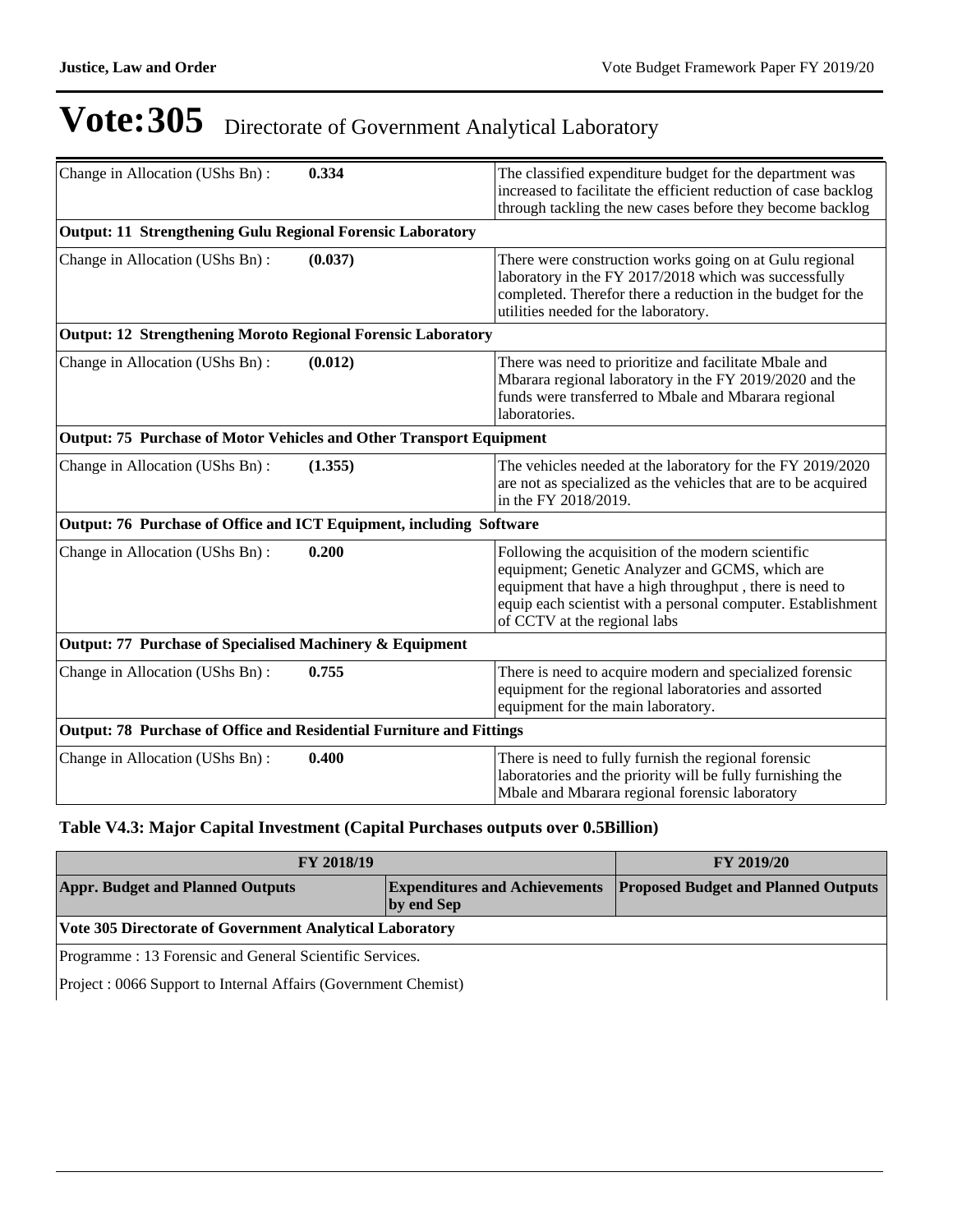| <b>Output: 72 Government Buildings and Administrative Infrastructure</b>                                                                                                                                                                                                                                                                                                                                                                                                                                    |       |       |                                                                                                                                                                                                             |
|-------------------------------------------------------------------------------------------------------------------------------------------------------------------------------------------------------------------------------------------------------------------------------------------------------------------------------------------------------------------------------------------------------------------------------------------------------------------------------------------------------------|-------|-------|-------------------------------------------------------------------------------------------------------------------------------------------------------------------------------------------------------------|
| Construction of toilet structures at DGAL main<br>laboratory and regional laboratories<br>DGAL Headquarters and laboratory renovated<br>(Office, laboratory space and board room;<br>Tarmacking & landscaping; Electrical re-wiring of<br>the DGAL main lab, Construction of toilet<br>structures, Building of a perimeter wall and poison<br>information center).                                                                                                                                          |       |       | <b>Fully renovating Mbale and Mbarara</b><br>regional forensic laboratoriues. Building a<br>modern exhibits and record storage<br>strongroom at the main laboratory. Main<br>lab building extension phase 1 |
| <b>Total Output Cost(Ushs</b><br>Thousand):                                                                                                                                                                                                                                                                                                                                                                                                                                                                 | 2.054 | 0.000 | 2.054                                                                                                                                                                                                       |
| Gou Dev't:                                                                                                                                                                                                                                                                                                                                                                                                                                                                                                  | 2.054 | 0.000 | 2.054                                                                                                                                                                                                       |
| Ext Fin:                                                                                                                                                                                                                                                                                                                                                                                                                                                                                                    | 0.000 | 0.000 | 0.000                                                                                                                                                                                                       |
| A.I.A:                                                                                                                                                                                                                                                                                                                                                                                                                                                                                                      | 0.000 | 0.000 | 0.000                                                                                                                                                                                                       |
| <b>Output: 75 Purchase of Motor Vehicles and Other Transport Equipment</b>                                                                                                                                                                                                                                                                                                                                                                                                                                  |       |       |                                                                                                                                                                                                             |
| Double cabin vehicle acquired for regional data<br>collection & M&E.<br>Double cabin vehicle acquired for Criminalistics.<br>Mobile laboratory van acquired for rapid response<br>to crime scenes.<br>3 motorcycles acquired for regional labs<br>Van acquired for court attendan                                                                                                                                                                                                                           |       |       |                                                                                                                                                                                                             |
| <b>Total Output Cost(Ushs</b><br>Thousand):                                                                                                                                                                                                                                                                                                                                                                                                                                                                 | 1.825 | 0.000 | 0.470                                                                                                                                                                                                       |
| Gou Dev't:                                                                                                                                                                                                                                                                                                                                                                                                                                                                                                  | 1.825 | 0.000 | 0.470                                                                                                                                                                                                       |
| Ext Fin:                                                                                                                                                                                                                                                                                                                                                                                                                                                                                                    | 0.000 | 0.000 | 0.000                                                                                                                                                                                                       |
| A.I.A:                                                                                                                                                                                                                                                                                                                                                                                                                                                                                                      | 0.000 | 0.000 | 0.000                                                                                                                                                                                                       |
| Output: 76 Purchase of Office and ICT Equipment, including Software                                                                                                                                                                                                                                                                                                                                                                                                                                         |       |       |                                                                                                                                                                                                             |
| Acquire 15 desktop computers and printers, LCD<br>screen for reception, photocopying machines and<br>shredders, color printer for Questioned documents<br>lab, firewall cyber roam, router and anti virus for<br>DGAL main laboratory<br>Acquire Annual labware desktop support for LIMS<br>Acquire intercom for DGAL main laboratory and<br>Poison information center<br>Assorted ICT Equipment acquired for DGAL main<br>laboratory (High performance server, Access<br>controls CCTV & Biometric system) |       |       | <b>Acquire CCTV for regional laboratories</b><br>and computers for main laboratory.                                                                                                                         |
| <b>Total Output Cost(Ushs</b><br>Thousand):                                                                                                                                                                                                                                                                                                                                                                                                                                                                 | 0.405 | 0.010 | 0.605                                                                                                                                                                                                       |
| Gou Dev't:                                                                                                                                                                                                                                                                                                                                                                                                                                                                                                  | 0.405 | 0.010 | 0.605                                                                                                                                                                                                       |
| Ext Fin:                                                                                                                                                                                                                                                                                                                                                                                                                                                                                                    | 0.000 | 0.000 | 0.000                                                                                                                                                                                                       |
| A.I.A.                                                                                                                                                                                                                                                                                                                                                                                                                                                                                                      | 0.000 | 0.000 | 0.000                                                                                                                                                                                                       |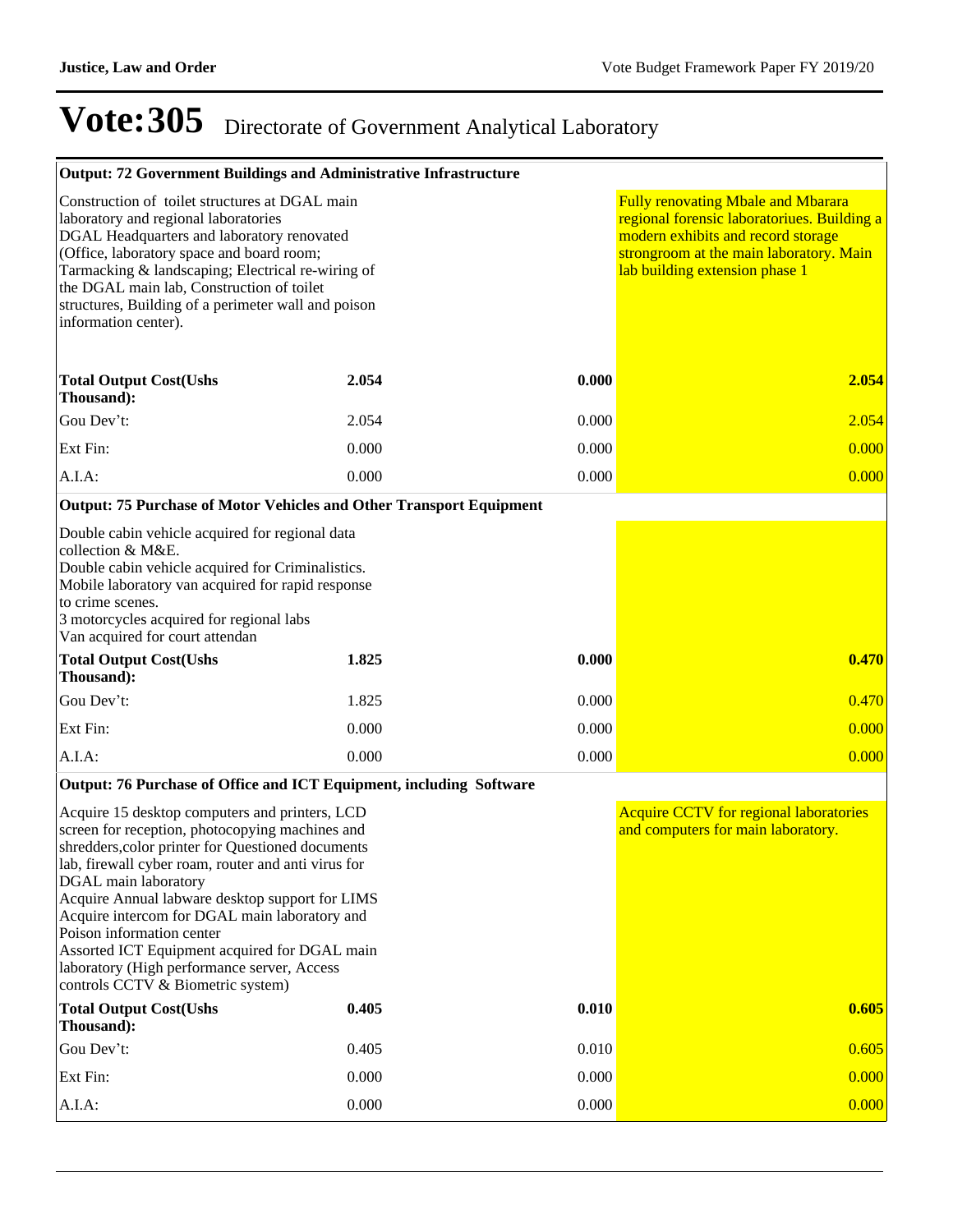| Output: 77 Purchase of Specialised Machinery & Equipment                                                                                                                                                                                                                                |                                                                                             |       |                                                                                                            |
|-----------------------------------------------------------------------------------------------------------------------------------------------------------------------------------------------------------------------------------------------------------------------------------------|---------------------------------------------------------------------------------------------|-------|------------------------------------------------------------------------------------------------------------|
| Classified scientific laboratory equipment for<br>Criminalistics laboratory divisions and regional<br>laboratories acquired.<br>High powered generator for DGAL main laboratory<br>and 4 small generators and necessary scientific<br>equipment for the regional laboratories acquired. | Acquire specialized machinery for<br>equipping the regional forensic<br><b>laboratories</b> |       |                                                                                                            |
| <b>Total Output Cost(Ushs</b><br>Thousand):                                                                                                                                                                                                                                             | 3.746                                                                                       | 0.000 | 4.501                                                                                                      |
| Gou Dev't:                                                                                                                                                                                                                                                                              | 3.746                                                                                       | 0.000 | 4.501                                                                                                      |
| Ext Fin:                                                                                                                                                                                                                                                                                | 0.000                                                                                       | 0.000 | 0.000                                                                                                      |
| $A.I.A$ :                                                                                                                                                                                                                                                                               | 0.000                                                                                       | 0.000 | 0.000                                                                                                      |
| Output: 78 Purchase of Office and Residential Furniture and Fittings                                                                                                                                                                                                                    |                                                                                             |       |                                                                                                            |
| Acquire air conditioners for the main laboratory<br>Acquire assorted furniture for main laboratory and<br>regional laboratories                                                                                                                                                         |                                                                                             |       | Acquire furniture for fully furnishing and<br>fitting of Mbale and Mbarara regional<br><b>laboratories</b> |
| <b>Total Output Cost(Ushs</b><br>Thousand):                                                                                                                                                                                                                                             | 0.300                                                                                       | 0.000 | 0.700                                                                                                      |
| Gou Dev't:                                                                                                                                                                                                                                                                              | 0.300                                                                                       | 0.000 | 0.700                                                                                                      |
| Ext Fin:                                                                                                                                                                                                                                                                                | 0.000                                                                                       | 0.000 | 0.000                                                                                                      |
| $A.I.A$ :                                                                                                                                                                                                                                                                               | 0.000                                                                                       | 0.000 | 0.000                                                                                                      |

### *V5: VOTE CHALLENGES FOR 2019/20 AND ADDITIONAL FUNDING REQUESTS*

N / A

#### **Table V5.1: Additional Funding Requests**

| Additional requirements for funding and outputs in 2019/20                                                | Justification of requirement for additional outputs and<br>funding                                                                                                                                                                                                                                                                                                                                                                  |  |  |  |  |
|-----------------------------------------------------------------------------------------------------------|-------------------------------------------------------------------------------------------------------------------------------------------------------------------------------------------------------------------------------------------------------------------------------------------------------------------------------------------------------------------------------------------------------------------------------------|--|--|--|--|
| Vote: 305 Directorate of Government Analytical Laboratory                                                 |                                                                                                                                                                                                                                                                                                                                                                                                                                     |  |  |  |  |
| Programme: 13 Forensic and General Scientific Services.                                                   |                                                                                                                                                                                                                                                                                                                                                                                                                                     |  |  |  |  |
| OutPut: 05 Policy, Planning and Budgeting                                                                 |                                                                                                                                                                                                                                                                                                                                                                                                                                     |  |  |  |  |
| Funding requirement UShs Bn: 7.000<br><b>OutPut :</b> 09 Strengthening Mbale Regional Forensic Laboratory | Operationalization of the Forensic Evidence and Deoxyribo<br>Nucleic Acid (DNA) Database Legislation (7.0Bn) that will<br>improve the regulation of chemical substances being<br>imported and within the country and enable DGAL to<br>establish a DNA data base to aid in the administration of<br>justice; support National Security by building a Forensic<br>DNA Data base to support Intelligence and Crime<br>Investigations. |  |  |  |  |